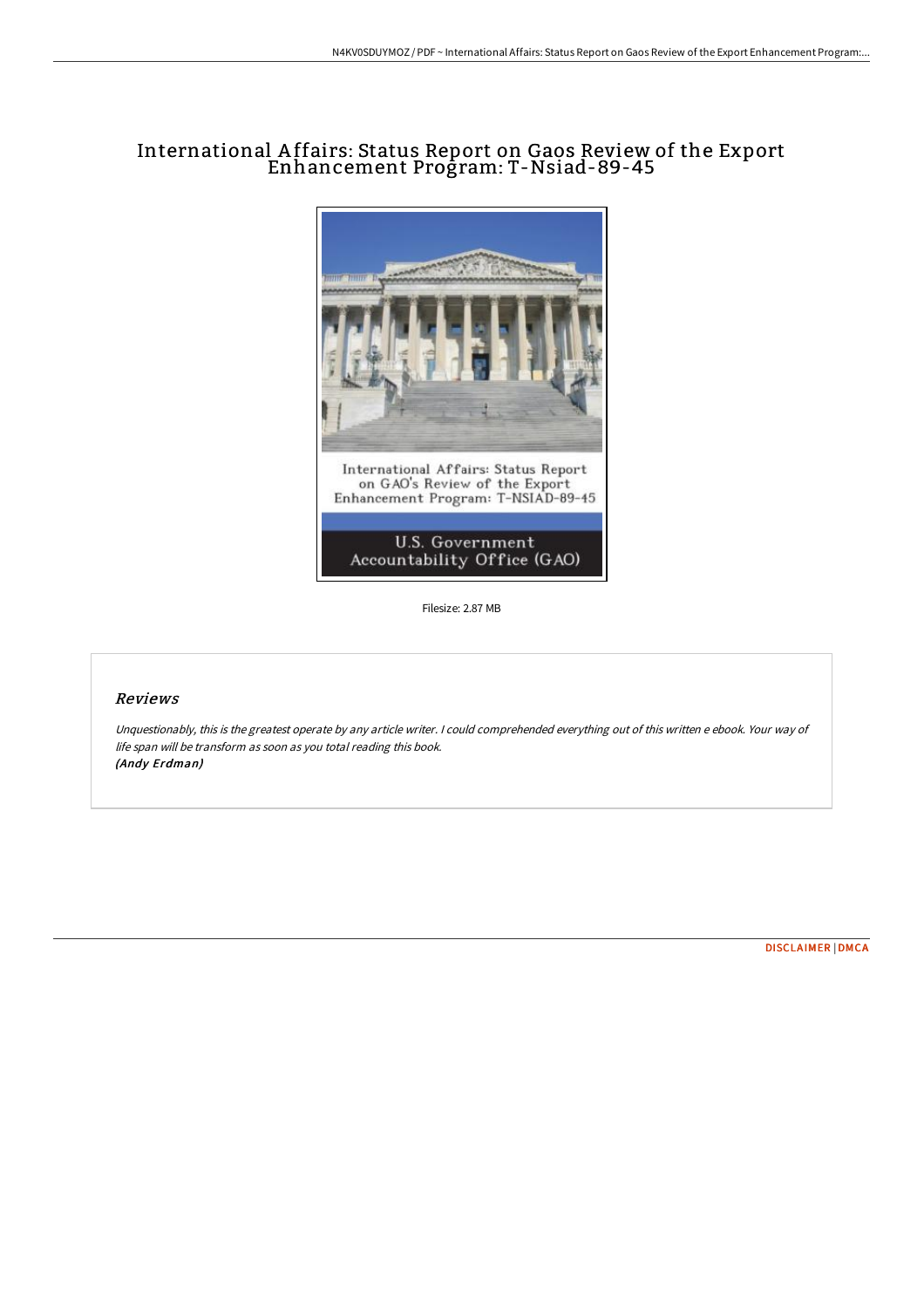## INTERNATIONAL AFFAIRS: STATUS REPORT ON GAOS REVIEW OF THE EXPORT ENHANCEMENT PROGRAM: T-NSIAD-89-45



Bibliogov. Paperback. Book Condition: New. This item is printed on demand. Paperback. 24 pages. Dimensions: 9.7in. x 7.4in. x 0.1in.GAO discussed the Department of Agricultures (USDA) Export Enhancement Program (EEP). GAO found that: (1) because the supply of wheat has tightened since 1987, resulting in higher wheat prices, USDA has announced fewer new EEP initiatives and has not extended existing ones; (2) as of July 21, 1989, USDA had announced 103 initiatives, the market value of EEP bonuses totalled nearly 2. 6 billion, and about 70 percent of the bonuses subsidized wheat exports; (3) the farm community and the administration viewed EEP as a valuable trade policy tool which encouraged the European Community (EC) to negotiate the liberalization of agricultural trade; (4) some critics believed that EEP had generated little, if any, increase in U. S. agricultural exports, and non-subsidizing competitors stated that EEP had adversely aFected their exports by lowering their commodity prices and reducing their market shares; and (5) although some sales would not have taken place without EEP, an exact measure of the eFect of EEP was diFicult because of the many factors influencing exports. GAO believes that: (1) EEP is an important trade policy tool, which USDA should continue to use selectively during the current wheat shortage; and (2) USDA should not eliminate EEP, since that could demonstrate to EC and others the United States unwillingness to seriously challenge unfair trading practices. This item ships from La Vergne,TN. Paperback.

 $\Gamma$ Read International Affairs: Status Report on Gaos Review of the Export Enhancement Program: [T-Nsiad-89-45](http://digilib.live/international-affairs-status-report-on-gaos-revi.html) Online  $\blacksquare$ 

Download PDF International Affairs: Status Report on Gaos Review of the Export [Enhancement](http://digilib.live/international-affairs-status-report-on-gaos-revi.html) Program: T-Nsiad-89-45